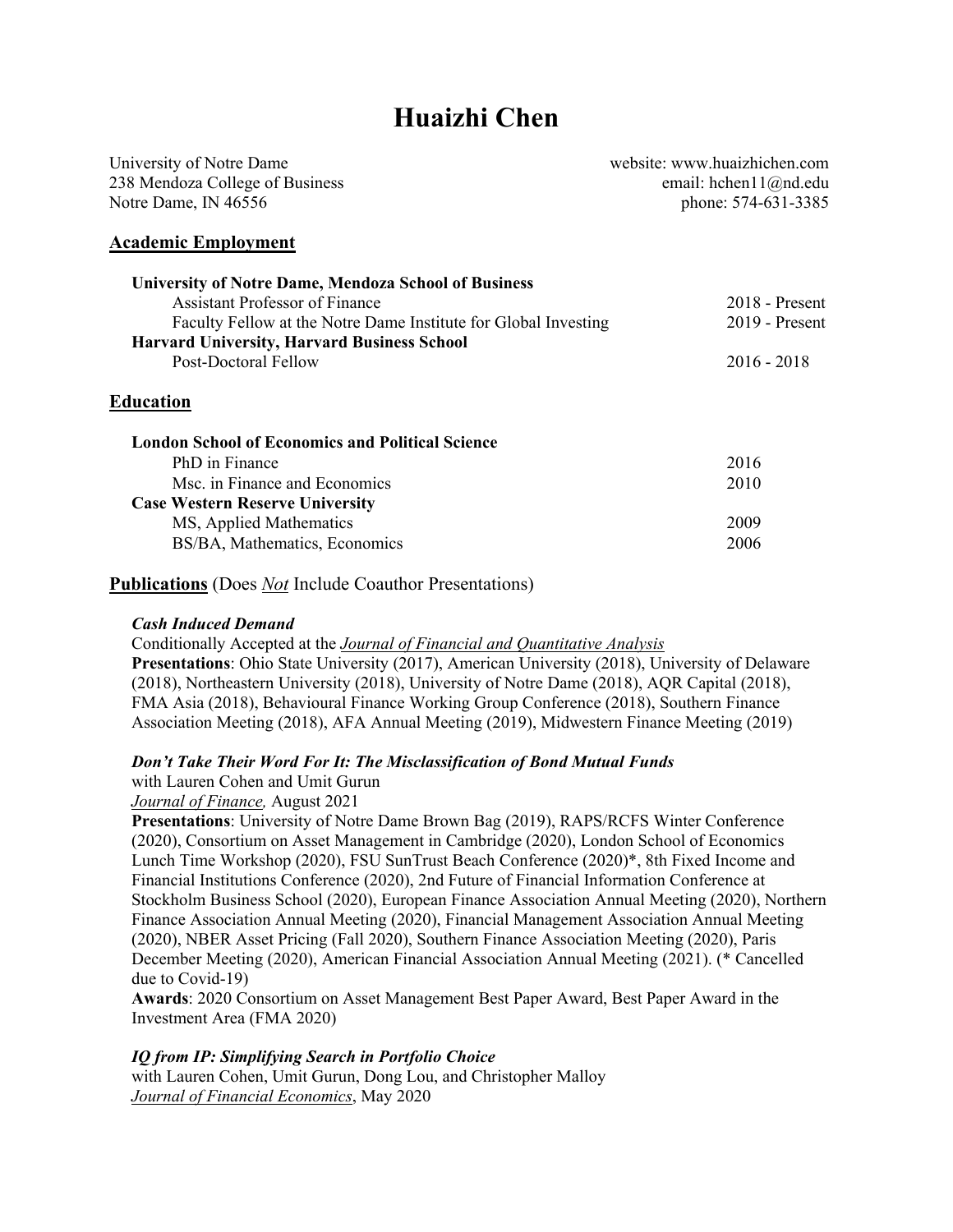**Presentations**: 6th Luxembourg Asset Management Summit (2017), American Finance Association Annual Meeting (2018) Awards: IQ-KAP 2<sup>nd</sup> Best Paper Prize, Panagora A. Crowell Prize (1<sup>st</sup> Place)

# *Industry Window Dressing*

with Lauren Cohen and Dong Lou *Review of Financial Studies*, April 2016

## **Working Papers** (Does *Not* Include Coauthor Presentations)

*Self-Declared Benchmarks and Fund Manager Intent: Cheating or Competing?*

with Richard Evans and Yang Sun Presentations: University of Notre Dame Brown Bag (2022)

## *Investor Competition and Cost of Capital*

Presentations: University of Notre Dame Brown Bag (2020), Virtual Finance Seminar (University of Illinois at Chicago/ Michigan State University 2021), Virtual Finance Seminar (University of Bristol/ University of Exeter/ University of Lancaster/ University of Manchester 2021), Financial Markets and Corporate Governance Conference (2021). Boca Conference (2021)

## *Calling All Issuers: The Market for Debt Monitoring*

with Lauren Cohen and Weiling Liu Presentations: University of Notre Dame Brown Bag (2020), Virtual Municipal Finance Workshop (2020), Brookings Municipal Finance Conference (2021)

## *Risk Management and Price Pressure*

Presentations: Case Western Reserve University (2016), University of Notre Dame (2016), University of Hong Kong (2016), Hong Kong University of Science and Technology (2016), Nanyang Technology University (2016), Hong Kong University of Science and Technology (2016), and Tulane University (2016), Wabash River Conference (2018).

# **Seminar and Conference Presentations** (Does *Not* Include Coauthor Presentations)

American Finance Association (Chicago), Virtual Finance Seminar (University of Illinois at Chicago/ Michigan State University), Virtual Finance Seminar (University of Bristol/ University of Exeter/ University of Lancaster/ University of Manchester), Financial Markets and Corporate Governance Conference, Brookings Institution's 10<sup>th</sup> Annual Municipal Finance Conference, Financial Management Association Annual Meeting 2021

RAPS/RCFS Winter Conference, Cambridge Consortium on Asset Management, FSU SunTrust Beach Conference\*, University of South Carolina's 8th Fixed Income and Financial Institutions Conference, Second Future of Financial Information Conference at Stockholm Business School, European Finance Association Annual Meeting, Northern Finance Association Annual Meeting, Financial Management Association Annual Meeting, NBER Asset Pricing, Southern Finance Association Meeting 2020

American Finance Association (Atlanta), Midwestern Finance Association Meeting 2019